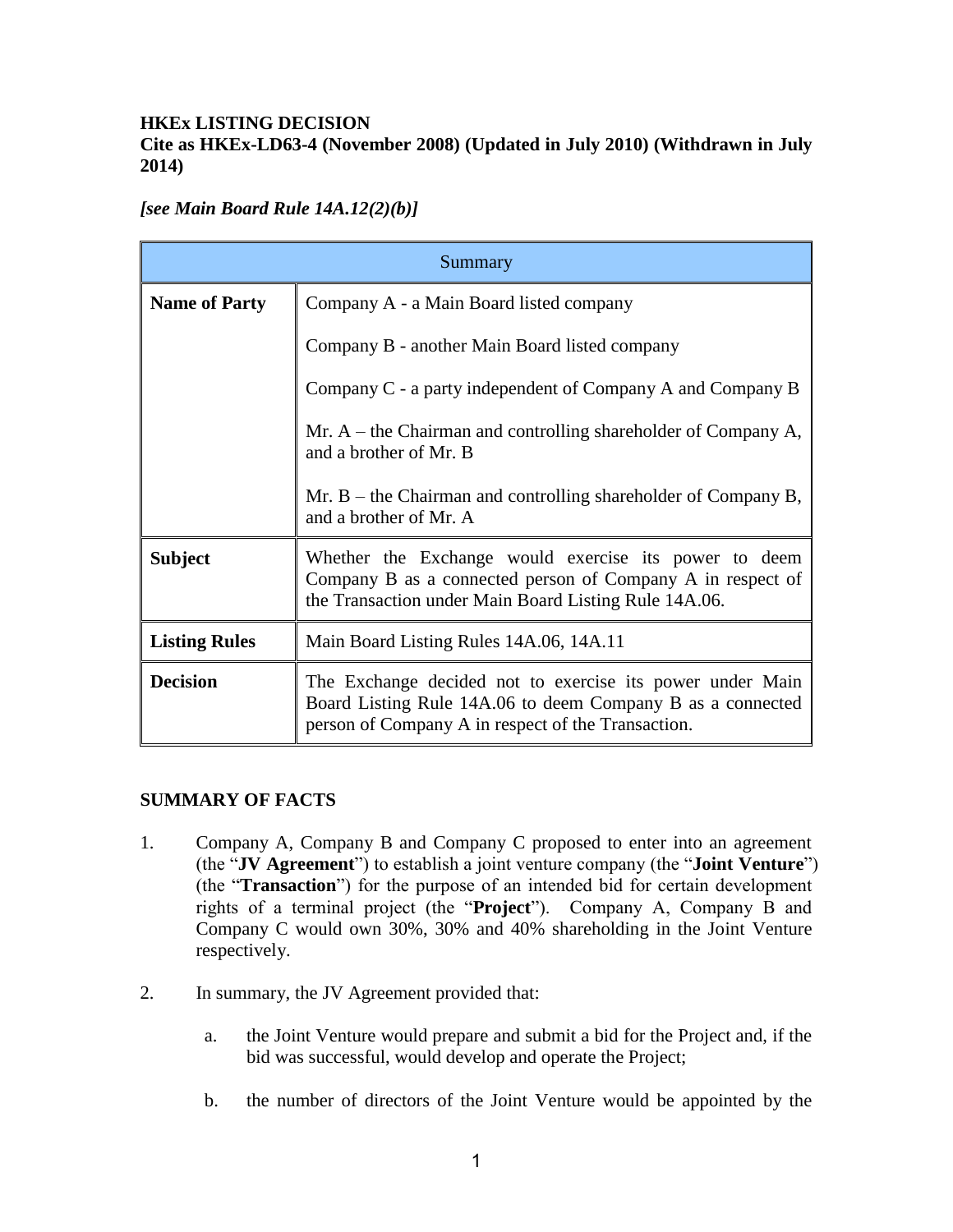partners in proportion to their respective shareholdings in the Joint Venture; and

- c. the Joint Venture partners would provide shareholders' loans to the Joint Venture in proportion to their respective shareholdings. If required, they would also provide corporate guarantees to secure any loans provided by a third party to the Joint Venture pro rata to their respective shareholding in the Joint Venture.
- 3. At the relevant time of the Transaction,
	- Mr. A was a connected person of Company A under Rules 1.01 and 14A.11(1) as he was a director of Company A and was interested in over 50% of the issued share capital of Company A;
	- Mr. B, being the brother of Mr. A, was a connected person of Company A under Rule 14A.11(4)(b); and
	- Mr. B was interested in over 50% of the issued share capital of Company B. Company B was an associate of Mr. B under Rule 1.01.

### **THE ISSUE RAISED FOR CONSIDERATION**

4. Whether the Exchange would exercise its power to deem Company B as a connected person of Company A in respect of the Transaction under Rule 14A.06.

### **APPLICABLE LISTING RULE OR PRINCIPLE**

5. Main Board Listing Rule 14A.06 provides that:

The Exchange has the specific power to deem a person to be connected (see rule  $14A.11(4)$ ) ...

6. Main Board Listing Rules 14A.11 provides that for the purposes of Chapter 14A:

… the definition of "connected person" includes:

- (1) a director, chief executive or substantial shareholder of the listed issuer;
- …
- (4) any associate of a person referred to in rules 14A.11(1) (2) or (3). … In this Chapter, an "associate" of a person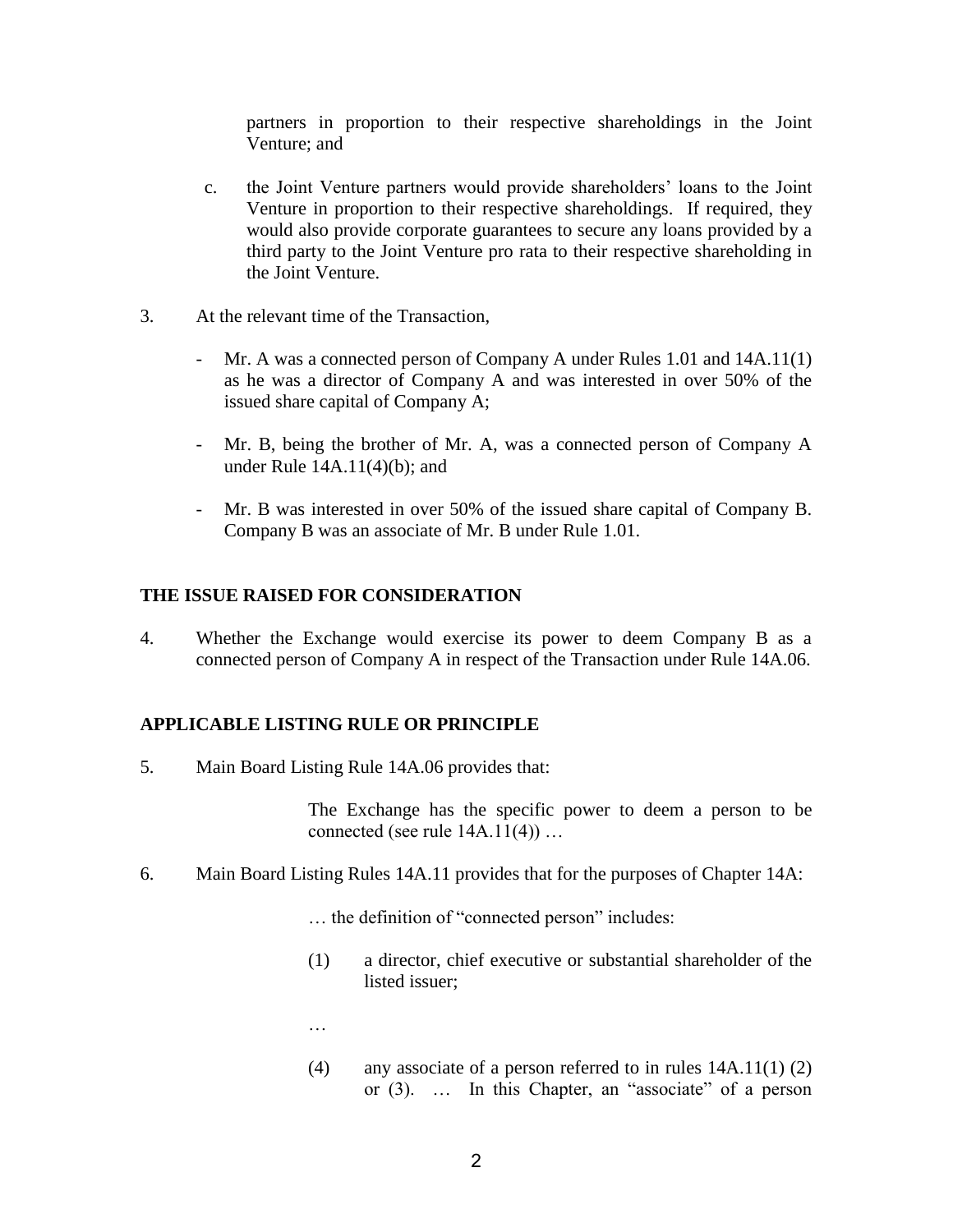referred to in rules  $14A.11(1)$ ,  $(2)$  or  $(3)$  includes the following additional persons:

(b) … any child, …, brother, … and step-sister of, a person referred to in rules 14A.11(1), …

## **ANALYSIS**

- 7. The connected transaction rules seek to ensure that the interests of shareholders as a whole are taken into account by a listed issuer when it enters into transactions with connected persons, in particular to safeguard against connected persons (such as the listed issuer's directors, chief executives or substantial shareholders or their associates) taking advantage of their positions to the detriment of minority shareholders of an issuer.
- 8. The general definition of "connected person" is contained in Rule 1.01. For the purpose of the connected transaction rules, the definition of "connected person" is extended by Rules 14A.11 and 14A.12. Accordingly, a "connected person" in Chapter 14A includes:
	- a director, chief executive or substantial shareholder of the listed issuer, any person who was a director of the listed issuer within the preceding 12 months; and a promoter or supervisor of a PRC issuer (see Rules 14A.11(1), (2) and (3)); and
	- an associate of a person referred to in Rule 14A.11(1), (2) or (3) (see Rule  $14A.11(4)$ .
- 9. An associate of a person referred to in Rule 14A.11(4) does not fall under the definition of "connected person" pursuant to Rule 1.01 or 14A.11.
- 10. In the present case, Mr. A was a director and substantial shareholder of Company A and therefore a connected person of Company A under Rule 14A.11(1). Mr. B (being a brother of Mr. A) was an associate of Mr. A under Rule 14A.11(4)(b) and therefore a connected person of Company A. Nevertheless, as Company B was only an associate of Mr. B but not Mr. A, Company B was not a connected person of Company A under Rule 14A.11(4).
- 11. Rule 14A.06 provides that the Exchange has the specific power to deem a person to be connected. The power is usually exercised by the Exchange in respect of a particular transaction. In making the determination, the Exchange will consider all relevant facts and circumstances surrounding the transaction and whether the interests of shareholders as a whole are taken into account by the listed issuer when it enters into the transaction. Particular regard would be given to the substance rather than the form of the transaction and any arrangements that are